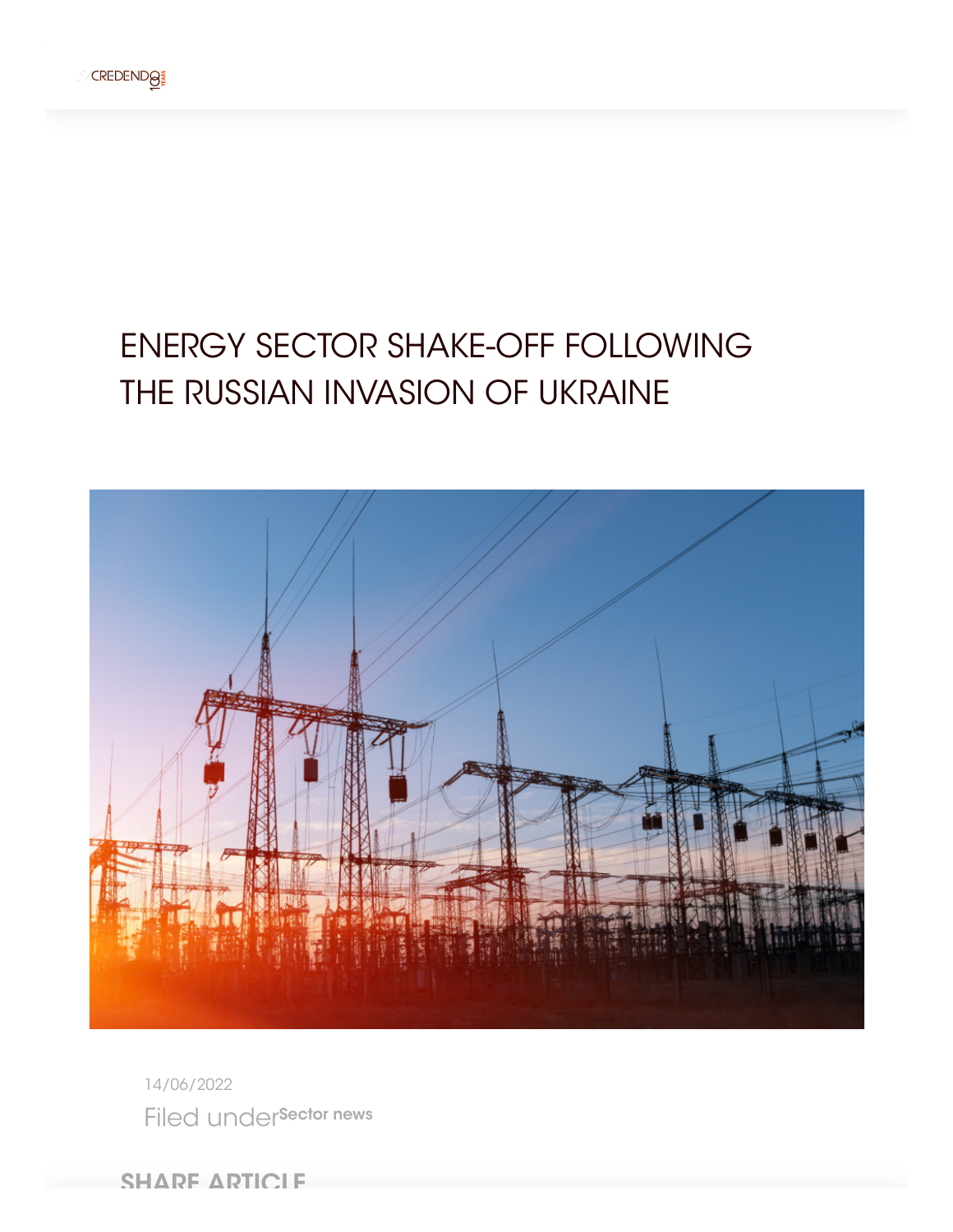

## Measures by Western countries to decrease their dependence on Russian

## energy

SHARE ARTICLE

The invasion of Ukraine by Russia has disrupted production in many different industries and sectors, rippling through supply chains and exerting great upward pressure on prices while increasing supply/demand imbalances. The energy sector is one of the most emblematic sectors affected by this disruption, with potentially medium- to long-term consequences.

With Russia supplying around 16% of the world's natural gas and 11% of its oil, the global energy supply is being disrupted by international sanctions on Russian oil and gas and voluntary shifts in demand away from them. While the USA and the UK were the first to progressively ban oil and gas imports from Russia, the EU decided last month to phase out seaborne deliveries of Russian oil and petroleum products, amounting (with the inclusion of the commitment by Germany and Poland to renounce Russian deliveries via pipeline) to about 90% of total oil imports from Russia. The EU should eliminate Russian oil imports by sea by the end of the year. In addition, the UK and the EU have agreed a co-ordinated ban on insuring ships carrying Russian oil. In the case of gas, other major developments include the decision by Russia to stop deliveries to certain EU countries that have decided not to comply with Russia's request for gas payments to be made in roubles.

## Medium- to long-term reorientation of trade flows expected

Besides putting more upward pressure on oil and gas prices in a deficit market, in a sector lacking recent investment (especially for oil), fossil fuel markets will be shaken and the crisis could lead to a large-scale reorientation of trade flows in the medium to long term.

In the case of oil, Russia has up to now managed to find buyers in China, India and Turkey to compensate, and Russian crude oil exports have even increased in comparison to the prewar period. The trend of volumes swinging from west to east should be reinforced, since more than half of Russian crude oil, condensate and refined fuel exports go to the EU. However, in practice, the move is not straightforward. For example, many of the refineries in emerging markets in Asia lack the complexity to handle Russia's sour Urals grade. EU imports from Russia would be replaced by additional imports from other regions, mainly from the Middle East, with the same kind of technical difficulties.

In the case of gas, Russian gas availability is at risk in Europe if Russia decides to suspend all exports (further bans in the RUB-denominated gas payment dispute or as a retaliation against sanctions) or the EU places an embargo on Russian gas. An immediate and complete shutoff of Russian gas would be a new major shock for Europe, and for Germany in particular. The IMF World Economic Outlook for April suggests, for example, that the GDP loss in 2023 of a downside scenario – including a halt in Russian oil and gas exports – would be about 3% for the EU as a whole. In such an event, the impact per country would likely depend on each country's gas intensity and the importance of Russian gas imports in its domestic gas supply. Indirectly, since Germany is the industrial engine of the eurozone economy, a slowdown would occur in other countries in the region. In addition to finding alternative sources of gas or replacement energy a significant cut in demand would be required next winter to